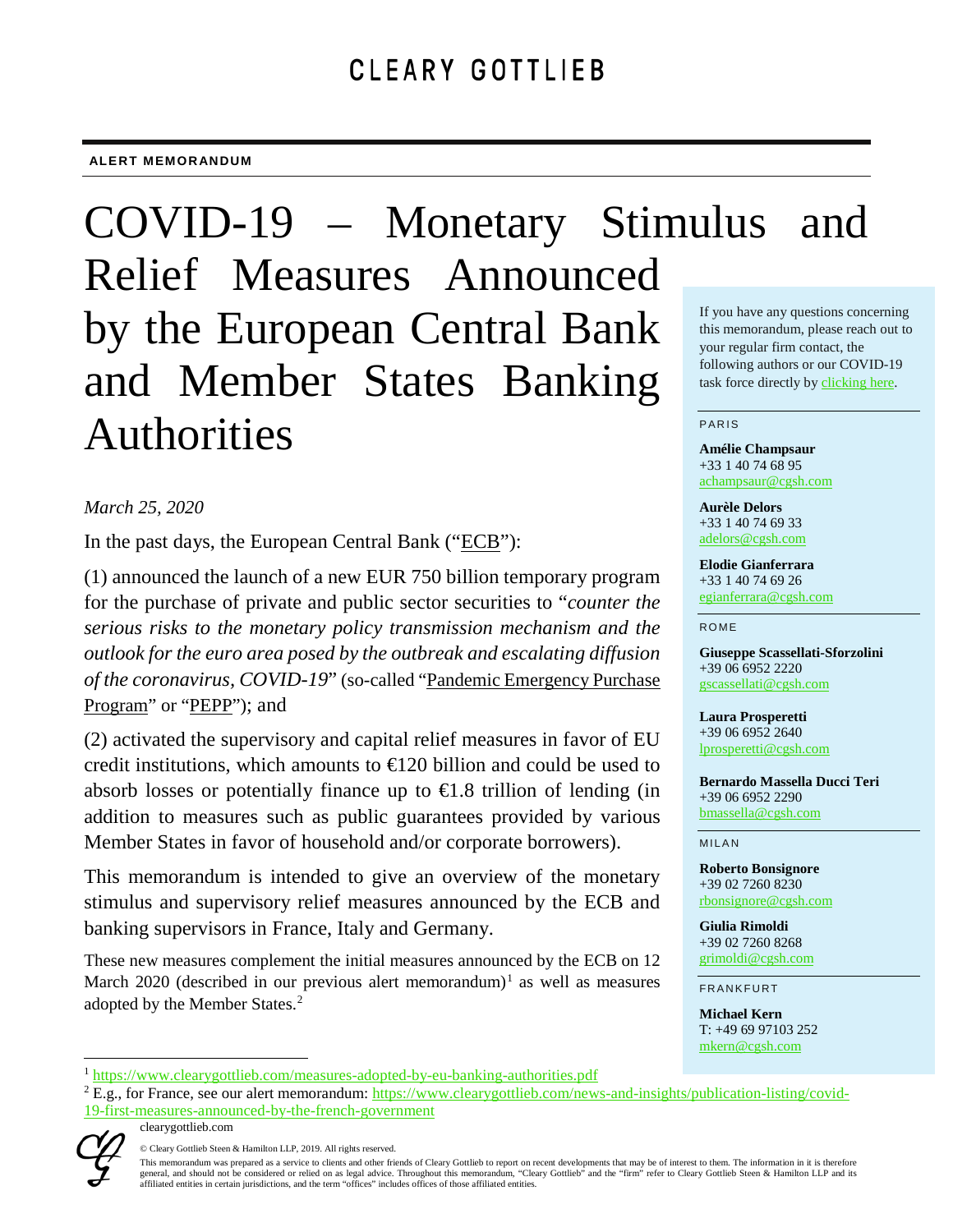## **I. Stimulus Measures**

## **A. Legal framework**

Under Article 127 of the Treaty on the Functioning of the European Union ("TFEU"), the European System of Central Banks ("ESCB") has a mandate to (i) maintain price stability within the euro zone and (ii) support the general economic policies in the European Union.

The Statute of the ESCB provides the ECB with tools to attain these objectives, including the possibility to use open market operations, which include: (i) longterm refinancing operations, including the current targeted long-term refinancing operations program launched in March 2019 ("TLTRO-III") as well as (ii) outright purchase transactions within the framework of an asset purchase program ("APP") in accordance with ECB Guideline (UE) 2015/510.

## *TLTROs*

The TLTROs are targeted operations, insofar as the amount that banks can borrow is linked to their loans to non-financial corporations and households.

Under the current TLTRO III, the interest rate is based on the participating banks' lending patterns and specifically on the volume of loans to non-financial corporations and households (excluding mortgages).

Eligible collateral for purposes of TLTROs is assessed by the national central banks according to the criteria specified in the Eurosystem legal framework for monetary policy instruments.

## *APPs*

All national central banks as well as the ECB participate in APPs, which are coordinated centrally by the ECB. Under an APP, the ESCB may decide to target public or private sector securities. The ESCB may only conduct purchases of public securities on the secondary market due to the prohibition of monetary financing set out in Article 123 of the TFEU.

In the context of the euro zone crisis, the legality of a specific APP – the Outright Monetary Transactions Program ("OMT") – was challenged in front of the German Constitutional Court, which referred questions for preliminary ruling to the Court of Justice of the European Union. [3](#page-1-0) The Court confirmed the legality of the OMT, ruling that (i) the measures announced as part of this program, which involved the purchase of government bonds of euro area countries, fall within the mandate of the ESCB, and (ii) the ESCB's purchases of public securities on the secondary markets was accompanied by sufficient guarantees to ensure that the ESCB's intervention on the financial markets did not contravene the prohibition of monetary financing.

## **B. New LTROs and Expansion of Eligible Collateral**

On 12 March 2020, the ECB announced:

- (i) the introduction of additional LTROs, in order to provide a liquidity "bridge" between March 2020 and the start of the fourth operation of the existing TLTRO-III (i.e., 24 June 2020), at an interest rate equal to the average rate on the deposit facility; [4](#page-1-0) and
- (ii) the application of more favorable terms to TLTRO-III operations between June 2020 and June 2021, with the aim of supporting the granting of credit facilities to households and businesses that will be most affected by the COVID-19 crisis (with particular regard to SMEs). During this period, the interest rate on TLTRO III operations will be 25 basis points below the average rate applied in the Eurosystem's main refinancing. For counterparties that maintain their levels of credit provision, the rate applied in these operations will be lower, and, over the period ending in June 2021, can be as low as 25 basis points below the average interest rate on the deposit facility operations. The limit of 10% of the stock of eligible loans for the amount of

<span id="page-1-0"></span> <sup>3</sup> ECJ, Grand Chamber, 16 June 2015, C-62/14, *Peter Gauweiler and Others*

<sup>4</sup> Calendar available at :

[https://www.ecb.europa.eu/press/pr/date/2020/html/ecb.pr20](https://www.ecb.europa.eu/press/pr/date/2020/html/ecb.pr200312_2%7E06c32dabd1.en.html) [0312\\_2~06c32dabd1.en.html](https://www.ecb.europa.eu/press/pr/date/2020/html/ecb.pr200312_2%7E06c32dabd1.en.html)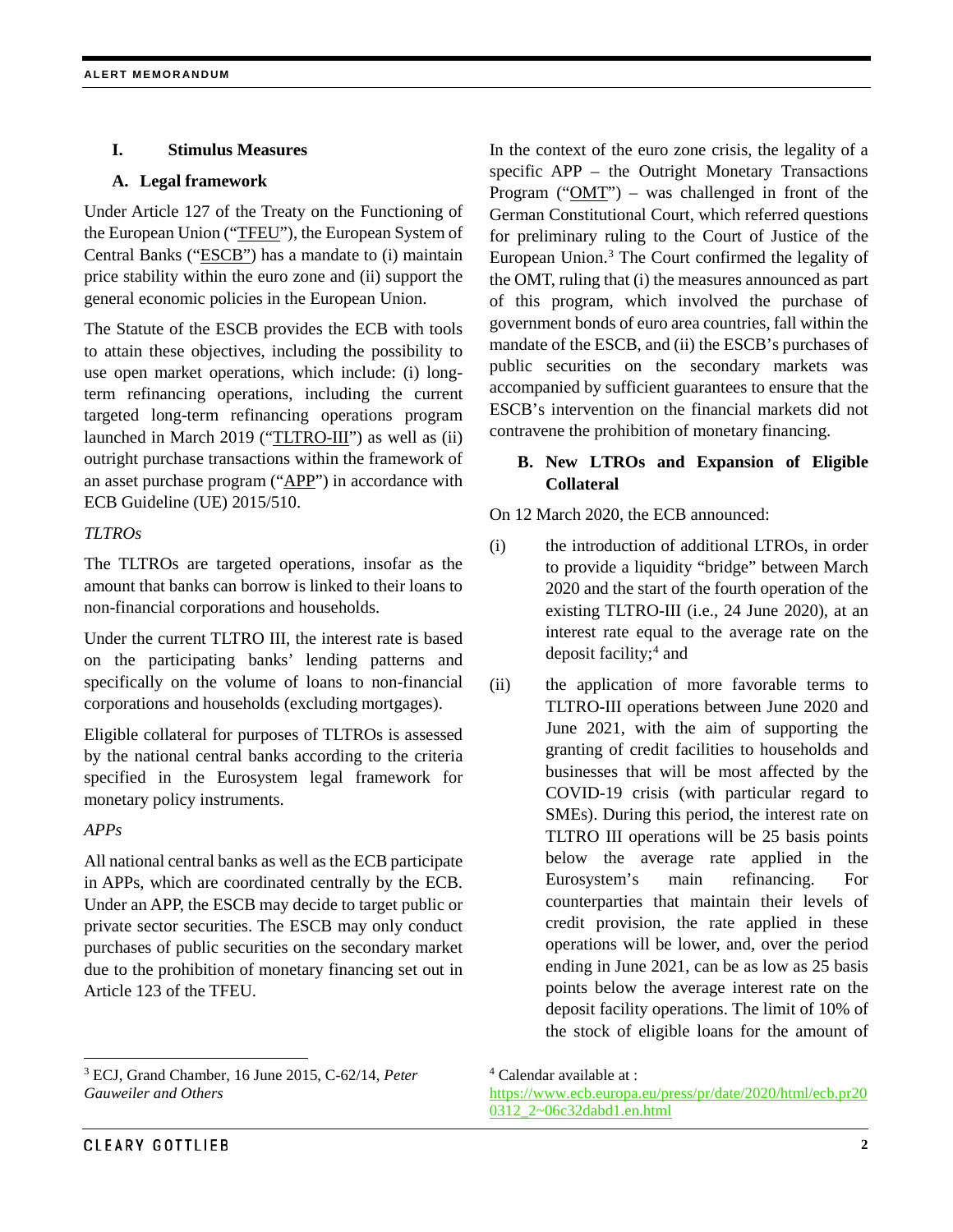funds that can be borrowed in each operation is removed on all future operations. The maximum total amount that counterparties will be entitled to borrow in TLTRO III operations will be raised from 30% to 50% of their stock of eligible loans as at 28 February 2019.

On 20 March 2020*,* the ECB announced that it will expand the scope of *eligible collateral* to ensure that counterparties continue to be able to make full use of the funding support. In particular, instruments financing the corporate sector will be accepted as collateral for the purposes of LTROs.

## **C. Pandemic Emergency Asset Purchase Program**

On 12 March 2020, the ECB announced an increase by EUR 120 billion of its envelope for net asset purchases in favor of the private sector to be conducted until the end of 2020.

In addition, on 20 March 2020, the ECB announced a Pandemic Emergency Asset Purchase Program ("PEPP"), with an overall envelope of EUR 750 billion. The ECB announced it was prepared to increase the size of the program if needed.

The PEPP is intended to remain in place until at least the end of 2020. The ECB declared it will terminate this program only when the Governing Council judges that the COVID-19 crisis phase is over.

The PEPP will include all the asset categories eligible under the existing Expanded Asset Purchase Program ("EAPP", further described below), which include investment grade corporate debt instruments.

In addition, the range of eligible assets will be expanded to include all commercial paper of "sufficient credit quality." This measure is intended to encourage and support the banking sector's effort to finance businesses affected by the Covid-19 crisis.

François Villeroy de Galhau, the Governor of the *Banque de France*, specified in an interview published on 25 March 2020 that all commercial paper with a

minimum remaining maturity of 1 month will now be eligible for purchase (whereas only marketable debt instruments with a minimum remaining maturity of 6 months are eligible for purchase under the EAPP).

## **D. Background – Previous Asset Purchase Programs**

## *Financial Crisis*

The first asset purchase program was launched in July 2009, with the ECB announcing the purchase of EUR 60 billion of Euro-denominated covered bonds from euro area banks by June 2010.

## *Euro-zone Crisis*

At the time of the signature of the first Economic Adjustment Program for Greece in May 2010, the ECB launched the Securities Markets Program ("SMP"). It allowed the ESCB to "*conduct interventions in the euro area public and private debt securities markets […] to ensure depth and liquidity in those market segments which [were] dysfunctional.*"[5](#page-2-0) At its peak, the SMP portfolio amounted to EUR 210 billion.

Upon termination of the SMP, previous ECB Chairman Mario Draghi announced the establishment of the OMT on 26 July 2012, giving assurances that the ECB was ready to do "*whatever it takes"* to preserve the Euro. This program was intended to allow the ESCB to purchase, on secondary markets, sovereign bonds issued by countries complying with the conditions attached to a European Financial Stability Facility/European Stability Mechanism (EFSF/ESM) program to which they were subject.

## *The Expanded Asset Purchase Program (EAPP)*

In January 2015, the ECB launched the EAPP to support investment and spending in a context of low growth. This program initially covered asset backed securities, covered bonds and public sector securities. It was extended to the corporate sector in June 2016.

The ECB conducted net purchases of securities under this program until December 2018. Between January

<span id="page-2-0"></span> <sup>5</sup> ECB press release, 10 May 2010, "ECB decides on measures to address severe tensions in financial markets"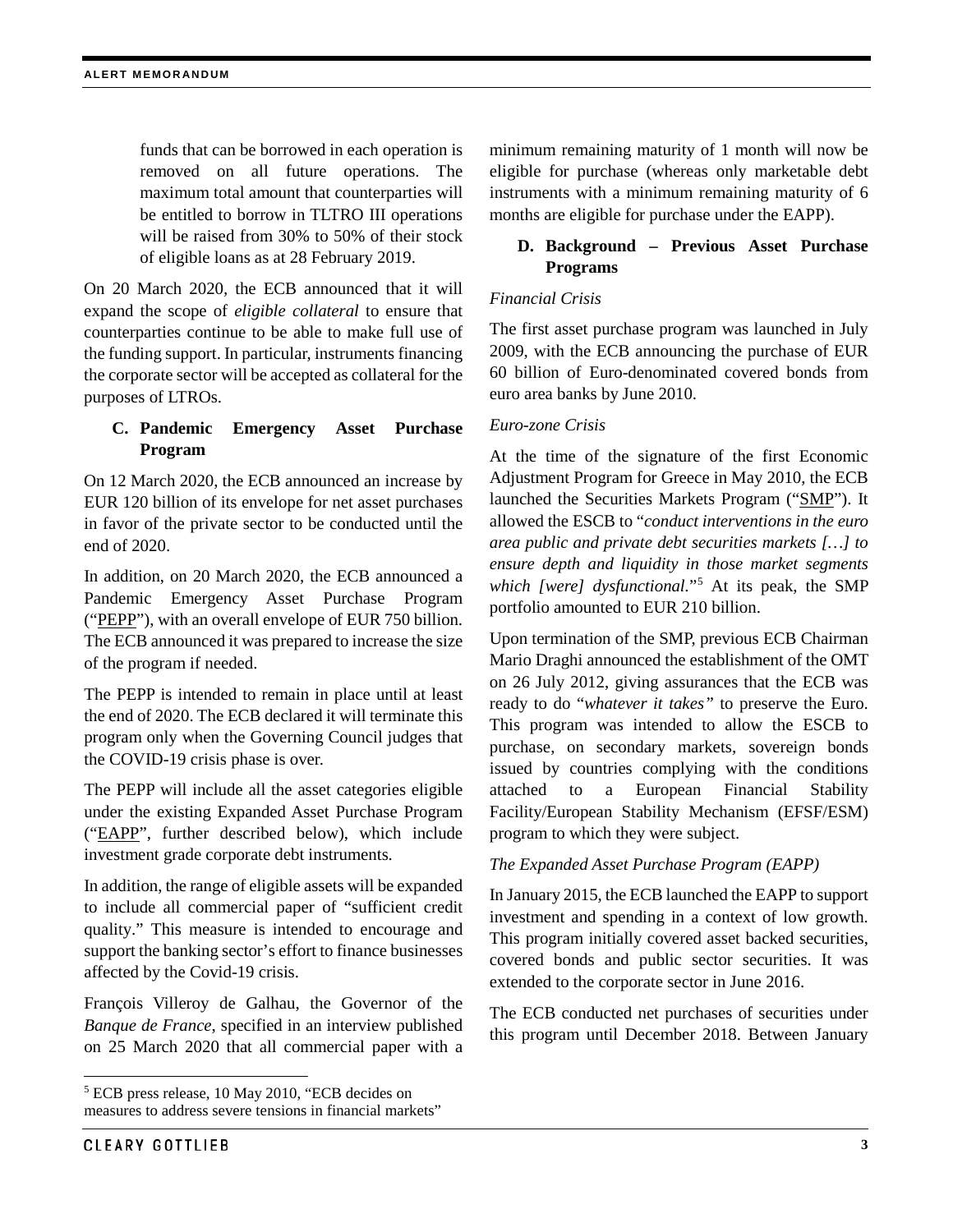and October 2019, the ECB aimed to maintain the size of its cumulative net purchases under each constituent program of the EAPP at their respective levels as at the end of December 2018. In November 2019, the ECB announced that net purchases would be restarted at a monthly pace of EUR 20 billion per month. This program is still ongoing.

## **II. Supervisory and Capital Relief Measures**

## **A. ECB / EBA**

## *Stress Tests*

The EBA has announced its decision to postpone the 2020 stress tests to 2021, and has stated that, for 2020, it will only carry out an additional EU-wide transparency exercise with the aim of ensuring the availability of updated information on banks' exposures and asset quality.

## *Inspections and Investigations*

The ECB announced that individual initiatives will be discussed and agreed upon on a case-by-case basis, aimed at alleviating the supervisory burdens on banks' operations to the maximum extent possible.

In particular, while confirming that all decisions already adopted remain fully valid, the ECB has announced its decision to:

- (i) extend by 6 months existing deadlines for remedial actions imposed as a result of on-site inspections, investigations related to internal models and targeted review of internal models (TRIM);
- (ii) postpone by six months the issuance of TRIM decisions, on-site follow-up letters, and internal model decisions not yet communicated to banks (unless any such decision is explicitly requested by a bank);

(iii) postpone by 6 months the verification of compliance with qualitative supervisory review and evaluation process (SREP) measures;

Banks will be contacted by joint supervisory teams (JSTs), to further discuss the revised supervisory timelines and relevant impact on each supervised institution, bearing in mind that the latter have been encouraged to use enhanced flexibility while exercising their supervisory functions during the upcoming distressed period, potentially even outside the specific areas and tasks mentioned above.

Additional extensions will be assessed on the basis of future developments.

## *Capital Relief*

On 12 March 2020, the ECB announced that, in order to face potential stress during the COVID-19 crisis, banks under its supervision (i.e. significant Eurozone credit institutions) will be allowed to temporarily (i.e. until further notice) operate below their Pillar 2 guidance (P2G) level and the requirements set forth under the capital conservation buffer (CCB) and liquidity coverage ratio (LCR) rules, as well as to partially use non-CET1 instruments (i.e. AT1 or T2 instruments) to meet their Pillar 2 requirements (P2R), thereby frontloading CRDV rules. [6](#page-3-0)

On 20 March 2020, the ECB specified the following.

- (i) With respect to *supervisory actions*, banks that operate below P2G and partially use AT1/T2 for purposes of P2R will not be subject to any supervisory action. By contrast, it appears that banks that elect to operate below CCB and LCR requirements may still be subject to supervisory action, including the requirement to produce a capital restoration plan.
- (ii) With respect to *capital and liquidity restoration plans*, the ECB will "take a flexible approach" in evaluating and approving restoration plans

1 capital referred to in point (a) shall be composed of CET-1 capital.

<span id="page-3-0"></span> <sup>6</sup> In particular, paragraph 4 of art. 104a of CRD V provides that (a) at least three quarters of P2 requirements shall be met with T-1 capital, and (b) at least three quarters of the T-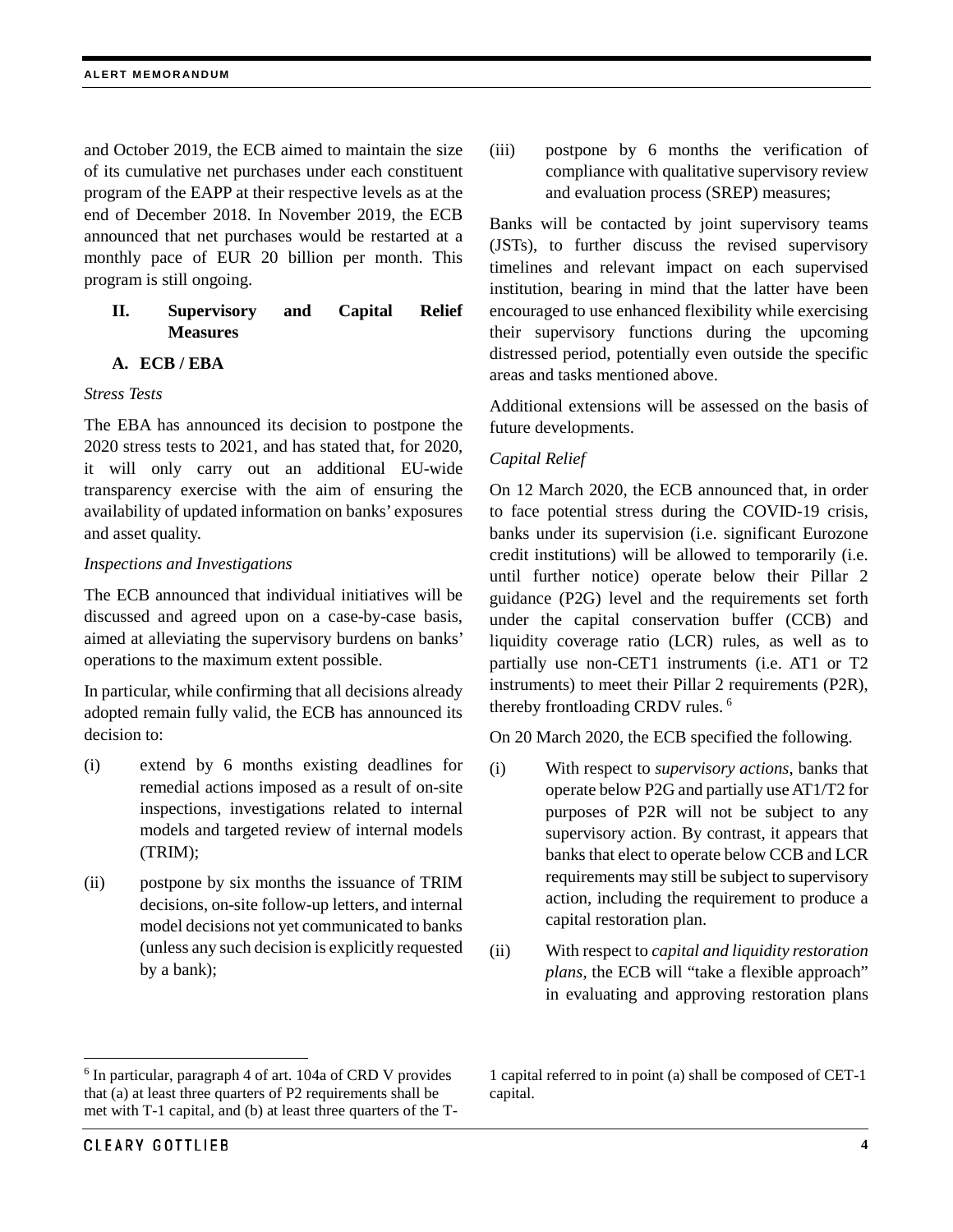that banks are required to submit when breaching capital and liquidity requirements.

(ii) As to *distributions*, banks operating below their combined buffer requirements will be able to make distributions within the limits of the maximum distributable amount (MDA) set forth under applicable rules, which continues to apply.

While confirming that it has no discretion to waive the application of the automatic restrictions on distributions provided for under applicable rules, the ECB expects some relief will come from its decision to allow banks to partially use non-CET1 instruments to meet P2R, since this will help reduce the MDA trigger level. [7](#page-4-0)

The ECB also indicated that:

- (i) while banks are not required to suspend or reduce distributions or buy-backs, it expects banks to adopt a prudent approach in light of the deteriorating economic outlook; and
- (ii) the capital relief needs to be used to finance the economy and absorb losses (as opposed to distributions and variable remuneration).

## *Treatment of Exposures Towards Clients Facing Payment Challenges*

The ECB indicated that it will use a flexible approach as regards the assessment and treatment of nonperforming and forborne exposures by banks, as permitted under applicable rules and further detailed in the ECB-issued qualitative and quantitative guidance on non-performing loans ("NPL").

The ECB also provided practical examples of how this flexibility would work in connection with exposures benefiting from government guarantees or subject to payment deferrals.

With respect to exposures benefiting from *government guarantees*:

- (i) The ECB will exercise the flexibility embedded in applicable rules (including its Guidance on NPL) as regards the classification of obligors as "unlikely-to-pay" upon the enforcement of the relevant public guarantees by banks. It therefore appears that calling on a public guarantee would not *per se* trigger the classification of the exposure as "unlikely-topay".
- (ii) Banks will face a 0% minimum coverage expectation for the first 7 years after classifying any such exposure as non-performing, meaning that the ECB will extend to exposures benefiting from a public guarantee the preferential treatment afforded to NPL guaranteed or insured by export credit agencies.

As to *payment deferrals*, banks will be granted flexibility when classifying exposures subject to payment deferrals resulting from the COVID-19 crisis as "unlikely-to-pay", and should take into account public support measures in their assessment.

## *NPL Reduction Targets*

As regards NPL reduction targets, the ECB announced that JSTs will exercise flexibility in evaluating banks' NPL reduction strategies, acknowledging that current market conditions may make current targets difficult to achieve.

## *Exposure Classification and Provisioning under IFRS9*

The ECB acknowledged that its powers in connection with the interpretation and implementation of IFRS9 are limited, as accounting standards and their implementation are outside the remit of its banking supervision powers.

However, considering that IFRS9 provisioning is to a large extent also based on macroeconomic forecasting that may lend itself to potentially excessive procyclicality, the ECB recommended that:

<span id="page-4-0"></span> <sup>7</sup> The MDA is calculated as the amount of interim and/or year-end profits not yet incorporated in CET1 capital, multiplied by a factor ranging from 0 to 0.6 depending on

the size of the CET1 shortfall against the combined buffer (see Article 141(4)(5)(6) of CRD V).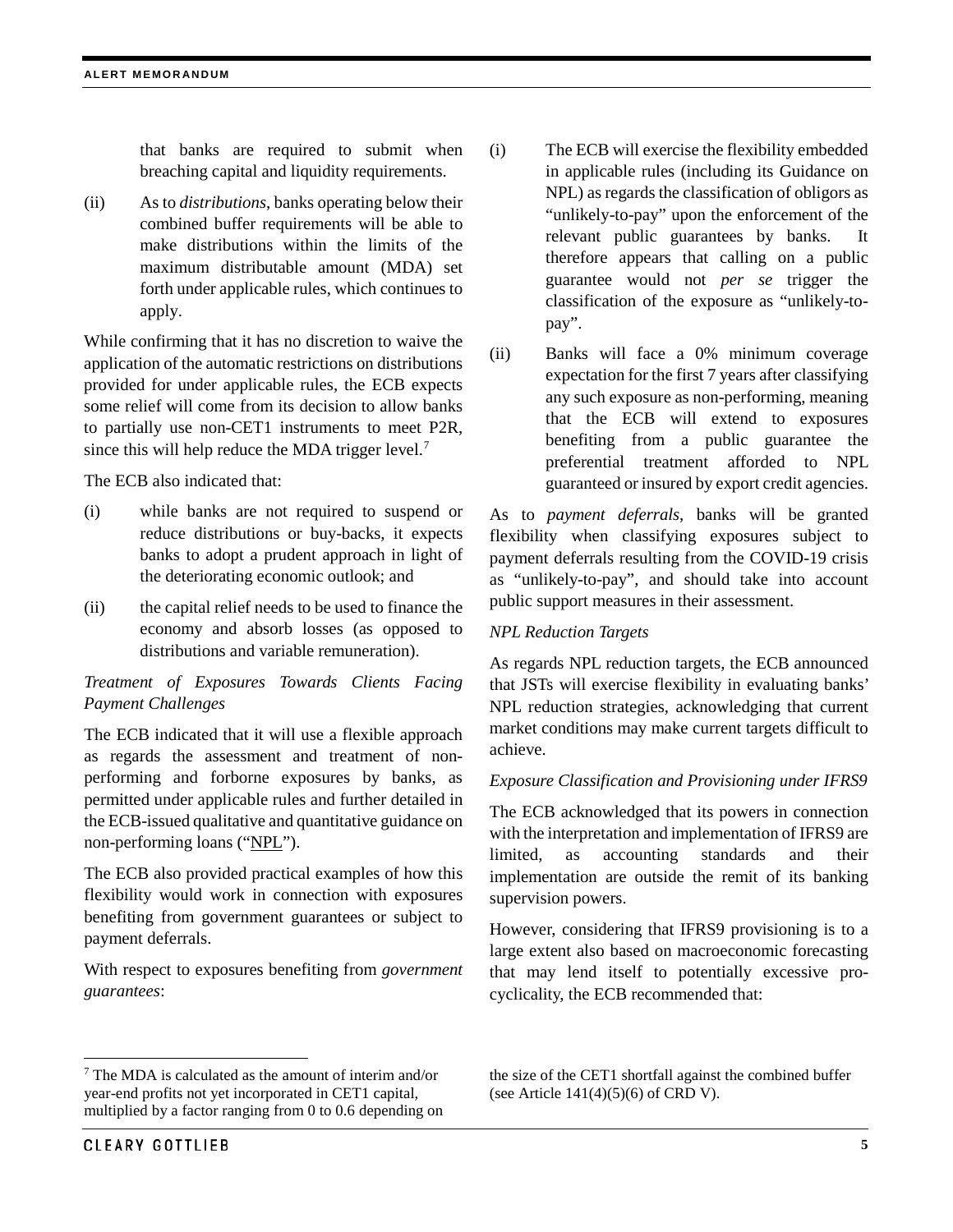- (i) All institutions not having already done so, adopt the transitional IFRS 9 arrangements set forth under art. 473(a) of CRR (allowing institutions to include in CET1 part of the amount corresponding to the transition to the new accounting standard, with a 5-year phasing out period), committing to timely review all applications;
- (ii) When estimating long-term expected credit losses for IFRS9 purposes, considering the current uncertainty in creating reasonable and supportable forecasts, banks give greater weight to long-term stable outlook, as evidenced by past experience. In doing so, banks are encouraged to take into account the public relief measures granted by national authorities in connection with the COVID-19 epidemic.

The ECB also announced that  $-$  in order to help banks in their IFRS 9 provisioning policies – it will provide central macroeconomic scenarios. While these scenarios will likely not be binding on banks, it is reasonable to believe that the ECB will expect banks (if not to adopt them) at least consider them and explain departures therefrom.

Furthermore, on 25 March 2020, the EBA, in coordination with the ESMA, confirmed that:

- (i) banks are not required to automatically classify payment deferrals as forbearance measures for the purposes of IFRS9 and the prudential definition of default in CRR, where such deferrals are not borrower-specific (*i.e.* where "*the length of the delays in payments is fixed for every borrower irrespective of the borrowers' specific financial circumstances*"). This principle will apply to statutory payment deferrals as well as payment deferrals resulting from private initiatives (e.g., by trade associations), subject to more specific criteria to be provided by the EBA; and
- (ii) payment deferrals should be taken into account for the purposes of assessing the 90 days past due parameter for purposes of exposure

classification; in other terms, the past-due assessment should be made on the basis of the new payment schedule (as amended by the deferral), absent specific circumstances.

## **B. France**

On 13 March 2020 the *Banque de France* announced its decision to propose a complete relaxation (from 0.5% to 0) of the current countercyclical buffer, maintaining that this has been built up by French banks precisely to face emergency situations like the COVID-19 crisis.

The ACPR has to date not announced any supervisory or capital relief measures in favor of French banks and financial firms not supervised by the ECB.

## **C. Italy**

On 20 March 2020, the Bank of Italy announced temporary relief measures to mitigate the impact of COVID-19 on the Italian banking and financial system.

## *Deadline Extensions*

- (1) 60 days for the obligations notably concerning: ICAAP/ILAAP for banks and securities investment firms (SIMs), and ICAAP for nonbank financial intermediaries (FIs) pursuant to Article 106 of the Consolidated Law on Banking (TUB); recovery plans, reports on outsourcing for banks and FIs; reports on organizational structures for SIMs, SGRs, SICAFs, SICAVs, PIs and EMIs (where required for significant organizational changes); depositories self-assessment of compliance with authorization requirements; anti-money laundering annual report (which includes the risk self-assessment for 2019); customer due diligence (recovery of customer data already obtained for anti-money laundering purposes); and report on compliance with the obligations regarding deposits and subdeposits by customers by intermediaries that provide investment services;
- (2) 150 days for submission of the first Report on Operational Risks and Safety for banks;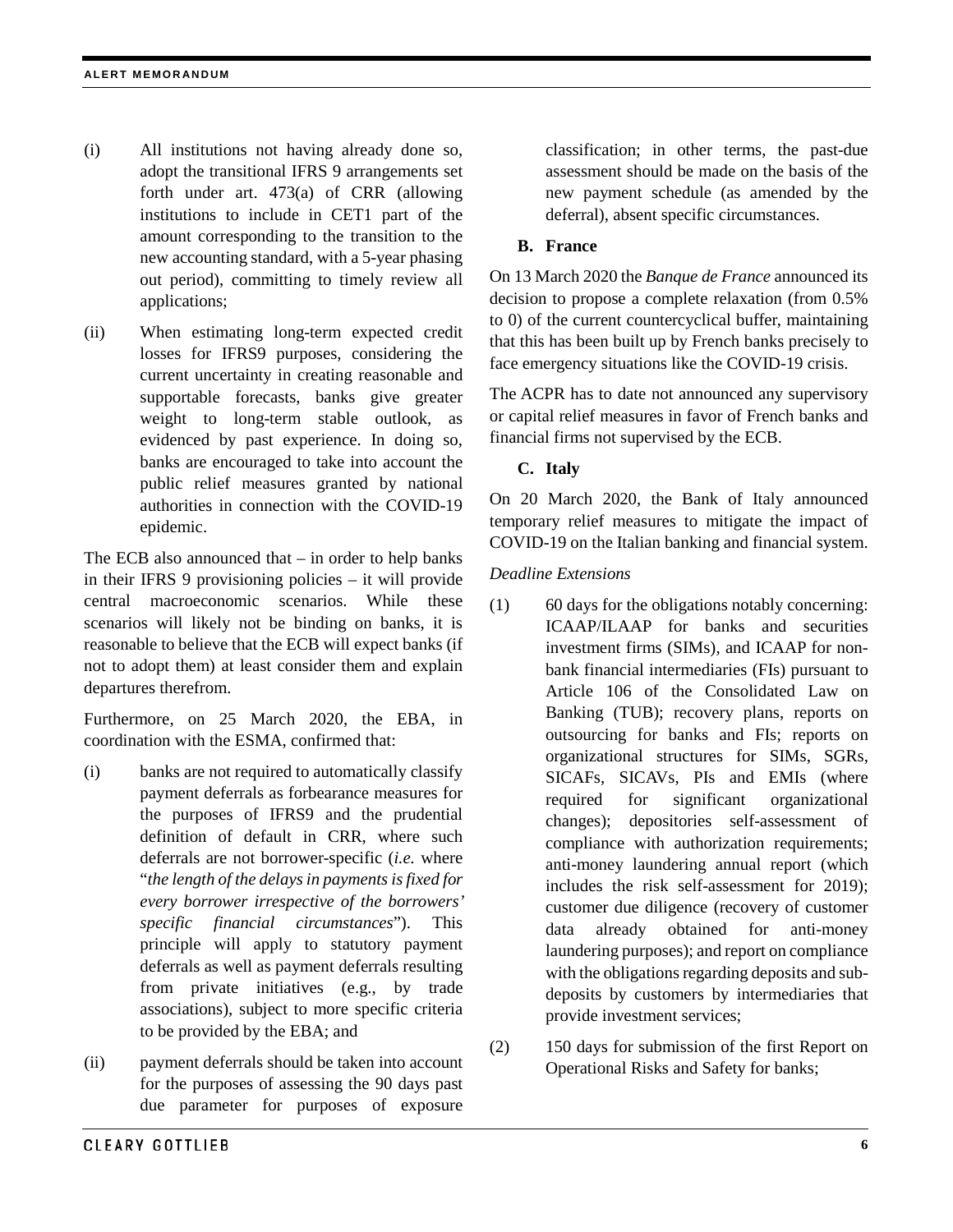(3) 60 days for responses on consultations in progress on regulatory changes.

The deadline for transmitting the update to the nonperforming loan reduction plan by less significant banks required to prepare such a plan has been postponed to 30 June 2020.

## *Capital Relief*

By taking advantage of the flexibility already allowed under the regulations and in line with the decision of the ECB for significant banks, less significant banks and non-bank intermediaries are allowed to operate temporarily below the level of the Pillar 2 Guidance (P2G), the capital conservation buffer (CCB) and the liquidity coverage ratio (LCR).

Should these circumstances occur, the Bank of Italy will assess the restoration plans that intermediaries will submit, taking into account the exceptional circumstances that have caused the capital and liquidity buffers to fall below the required levels.

## *Inspections*

The Bank of Italy has announced that it is (i) in the process of rescheduling on-site inspections and (ii) evaluating whether to allow some flexibility regarding the deadlines for supervisory reporting, in coordination with the EU authorities.

## *Business Continuity Plans*

The Bank of Italy indicates that it is critical that banks' emergency plans consider and address the risk of a pandemic. Less significant banks and other supervised intermediaries are called upon to review their business continuity plans and to consider what action can be taken to minimize the potential adverse effects of the spread of COVID- 19.

## **D. Germany**

On 24 March 2020, BaFin announced that it would adapt its supervisory practice and measures to the COVID-19 crisis by using supervisory flexibility under existing rules, without sacrificing financial stability.

By way of example, and in line with the ECB's indications, a debtor will not necessarily be classified as defaulting if loan servicing and interest are deferred as a result of the COVID-19 crisis.

With respect to *distributions*, BaFin recommends that banks refrain from buying back shares and carefully weigh dividends, profits and bonuses.

With respect to *IFRS9*, in line with ECB indications, BaFin recommends that banks "strengthen their medium-term view", adopt a "through the cycle" perspective and take into account public support measures.

## **III. Resolution and State Aid Relief in Favor of the Banking Sector**

## **A. Commission**

On 19 March 2020, the Commission adopted a communication setting out a temporary framework for the implementation of less stringent State aid rules in order to support the economy in the context of the COVID-19 crisis (the "Temporary Framework"). [8](#page-6-0)

## *Obligation to pass on the aid to final beneficiaries*

Under the Temporary Framework, Member States can provide support measures to businesses facing sudden liquidity shortages in the form of public guarantees and subsidized interest rates under Article 107(3)(b) of the Treaty. This support can be provided by Member States either directly or through banks or other financial institutions.

In order for the aid to qualify as aid to the final beneficiaries (and not as an indirect advantage in favor of the financial institutions), financial institutions should:

(i) be able to demonstrate that they operate a mechanism that ensures that the advantages are

[to-support-the-economy-in-the-context-of-the-covid-19](https://www.clearygottlieb.com/news-and-insights/publication-listing/state-aid-temporary-framework-to-support-the-economy-in-the-context-of-the-covid-19-outbreak) [outbreak](https://www.clearygottlieb.com/news-and-insights/publication-listing/state-aid-temporary-framework-to-support-the-economy-in-the-context-of-the-covid-19-outbreak)

<span id="page-6-0"></span> <sup>8</sup> See our full alert memorandum on the Temporary Framework: [https://www.clearygottlieb.com/news-and](https://www.clearygottlieb.com/news-and-insights/publication-listing/state-aid-temporary-framework-to-support-the-economy-in-the-context-of-the-covid-19-outbreak)[insights/publication-listing/state-aid-temporary-framework-](https://www.clearygottlieb.com/news-and-insights/publication-listing/state-aid-temporary-framework-to-support-the-economy-in-the-context-of-the-covid-19-outbreak)